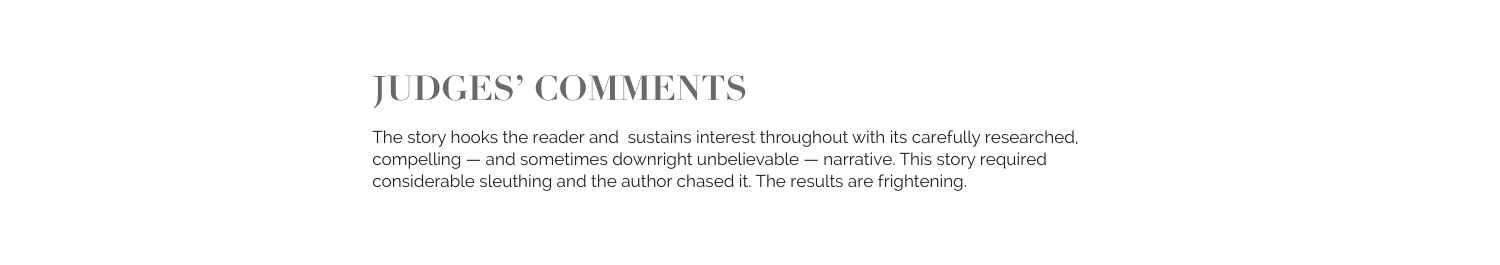ILLUSTRATION **MIN GYO CHUNG BY EMILY URQUHART** 

# UICHEATR THE TOXIC LEGACY OF A STATELY.

## UNEARTHING THE TOXIC LEGACY OF A STATELY, AND NOW DEMOLISHED, CENTURY HOME

aul Evans met me at the door of his home at 150 Dorset Street West in Port Hope, Ontario. It was August 2016. Evans, silverhaired, 71, a fast-talker with a British accent, was wearing

shorts and a collared shirt, as if I'd caught him en route to a country club tennis match. His wife, Helen, was charming on the phone, bubbly and warm. I'd called when I arrived in town and we agreed to meet at their house in 10 minutes. But when I rang the bell only her husband and a small dog, the latter like a children's toy, answered the door. Evans showed me to a front-porch seating area, making it clear I wouldn't be going inside. He sat on a porch swing and I sat opposite him on a small couch. We were surrounded by soaring trees on the back half of his double lot, affording privacy from the neighbours whose century homes—houses built 100 years ago or more—were set closer to the road, as my uncle's house had been, when it still stood on this land. It was a place I'd heard stories about since childhood. **Property**<br>
is if I'd caught him exhaming on the photo

28 EIGHTEEN BRIDGES SUMMER 2018 **EIGHTEENBRIDGES.COM**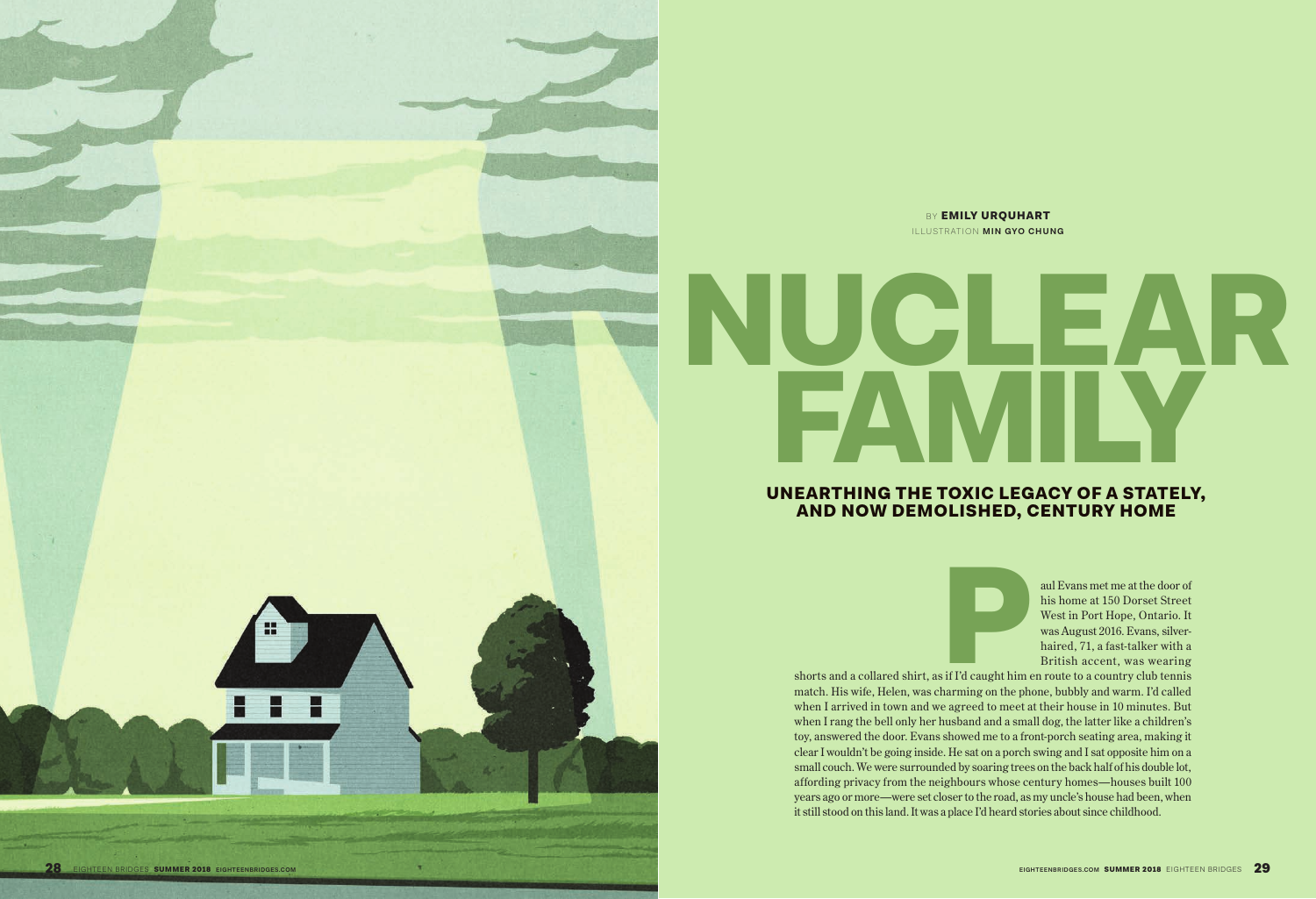I was visiting the Evans' house to ask about the site's nuclear heritage, part of a story I'd spent the previous year uncovering, one connected to my family. During our one-hour meeting, Evans alternated between frustration and charm. He said he thought I was trying to ferret out information on the nuclear industry. He wouldn't tell me anything about his background, only that he was retired and that he moved to Port Hope 10 years ago. Even simple questions were laced with tension.

"Where did you move from?" I asked him.

"We were refugees."

"From where?"

"Toronto."

I laughed. I thought he was making a joke.

"It's not funny," he said. He paused, then repeated himself. "It's not funny."

I stopped laughing. He was right. It wasn't funny. None of it was.

#### IN THE LATE FALL OF 1977, THE PORT HOPE EVENING

*Guide* ran a front page story about a radioactive century home that the Canadian government's Atomic Energy Control Board paid to tear down. (The AECB would be replaced by the Canada Nuclear Safety Commission in 2000.) The address was 150 Dorset Street. The accompanying black-and-white image showed a post with a rectangular sign, about the size of a shoebox, and on it the trefoil symbol with its radiant petals. Behind the sign were the remains of a Victorian-era home: a set of front-porch steps leading nowhere, two decorative cedar trees standing on either side of its sagging handrails. A few steps further in, the roof's eave had collapsed into a pile of red bricks and splintered wood; planks from the home's hardwood floors, pieces of crown moulding, and the newels, spindles and caps of the main staircase had all been reduced to rubble. The demolished home had been one of a cluster of stately residences along this west-end stretch of Dorset Street in Port Hope, a tidy Loyalist town a little more than 100 kilometres east of Toronto on the shores of Lake Ontario. It's home to Canada's longest running nuclear refinery. The town is surrounded by a largely agrarian region, collectively known as Northumberland County. It's where my greatgreat grandparents settled in the 19th century, escaping Ireland just before the famine. Their descendants lingered in the region and you can still see their surname on businesses and mailboxes throughout the county. My parents live there, and so do my aunt and uncle, and some of my mother's many cousins. Our family cottage is on Lake Ontario, 40 kilometres east of Port Hope.

In the two years leading up to the end of 150 Dorset Street, all homes in the town had been checked for radiological contamination, prompted by the discovery of radon—the odourless, invisible and tasteless gas emitted as a natural part of uranium's decay process in a local elementary school that had used free infill from the plant (then called Eldorado Nuclear). Similar issues cropped up in 550 homes that were either built on or used toxic landfill or were renovated using the refinery's architectural cast-offs (items such as old doors and floorboards). From 1976 to 1981, 100,000 tonnes of contaminated earth and homes were removed.

A year and a half into the investigation, on August 6, 1976, a gamma radiation survey of the property at 150 Dorset Street showed elevated levels of radioactivity and the next month, on September 3, 1976, technicians returned to take radon air samples in the home. The results, along with an urgent memo, were sent to the AECB head office. Byron Boyer, an AECB official based in Port Hope, wrote to his superiors in Ottawa: "As you will note it is quite highly contaminated and probably should not be lived in until it is cleaned up." The letter is dated October 27, 1976. The letter notifying the owner, a single man named Robert Zeller, dated a month later, takes a calmer tone, explaining that further testing is needed because of "slightly higher" radiation levels.

# **The story I remembered was that a mad scientist had stolen radioactive material from Eldorado Nuclear and conducted experiments.**

The problems at 150 Dorset Street were unlike the other cases, in that they were much more severe. There was surface radiation in every room, meaning that someone who'd lived there had carried radium particles on their body; they'd left traces of it on doorknobs and walls and tracked it across the floors with their shoes. Hugh Spence, a public relations official for AECB, blamed outdated health and safety practices. He told a local reporter that in the 1940s when Eldorado Nuclear was refining radium—much of it destined for the Manhattan

Project—employees must have lived there and worn contaminated clothing into their home. At the time, 150 Dorset Street had been annexed into apartments that housed employees from the plant. It was, in other words, a rooming house packed with careless technicians leaving a trail of nuclear breadcrumbs in their wake, the same material that fuelled history's largest deployed weapon of mass destruction.

In a June 22, 1977, meeting with the AECB, Zeller, the homeowner, assured officials he did not leak information about his contaminated home to the press, nor did he plan to speak with any reporters in the future. In this way, the AECB's Spence became the key voice of the story. He didn't relay that all seven of the home's fireplaces were contaminated—including the fire boxes, smoke shelves, cast iron sections that surrounded them, the brick fronts, and one marble hearth—and that a glass jar containing radium bicarbonate had been lodged into a joist beneath the floorboards on the main level of the house, information I found in a previously classified AECB file. Over the course of a typical year, humans receive a dose of about 600 milliroentgen (mR) of radiation from a combination of manmade and natural sources. The bottle reading was reported at 100 mR per hour; a person spending time in the living room above the toxic bottle at 150 Dorset Street could receive the annual dose in as little as six hours.

Once absorbed by the body, radiation causes cell changes that can increase a person's risk for cancer and other hereditary issues. The AECB knew it was important to test not just Zeller, who'd lived there for a year, but also the previous occupants of the house. The AECB claimed to be having trouble tracking them down, and finding former renters was likely tricky. Still, from the time of contamination to discovery the home changed hands only three times, and they did not attempt to contact my uncle, John Carter, who, along with his then-wife, Illona Kirby, bought the house in 1970 in an estate sale. "It was the kind of house that you looked at and dreamed about owning," he told me. "God almighty those houses were big up there."

Before the wrecking ball, 150 Dorset Street was a tall, ramshackle, red-brick, Victorian beauty, trimmed in white with a wrap-around porch that had begun to sag. It had a grand entrance with a sweeping curved staircase that reminded John of Twelve Oaks in *Gone with the Wind*. Dorset Street runs along a ridge that sits about 12 metres above the lake, and from 150's front porch you could see the smokestacks of the nuclear refinery in the town's main harbour. Despite that, it was and still is

a prestigious address, flanked by tony manors built in the last century.

After my uncle and his wife purchased 150 Dorset in 1970, they rented out space on the second floor to a highschool teacher in his mid-20s named James Rose. Even still, the space felt cavernous and when John was away for work Illona would sequester herself in the living room at night, closing the door to keep out drafts, lighting a fire and pulling her chair close to the hearth. "I would rest my feet on the edge of the mantle to warm them," she told me. "I got as close as I could." As sparks gave way to flames tiny flashes of bright yellow light spread across the rear wall of the warming stone hearth, each about the size of a pinprick. They looked the way a nighttime landscape appears from the window of an airplane. Illona noticed this curious phenomena every time she lit a fire. Years later, she recalled that the lights were odd but not alarming.

Five years later, John and Illona sold their rambling Victorian mansion to Robert Zeller and moved to a smaller town on the shore of the same lake. Another year passed and for some reason Zeller stopped paying a second mortgage, which he'd taken over from Illona and which remained in her name. She considered taking legal action. Then, a phone call from a friend changed her mind. He was in Ottawa, working as Eldorado's health physicist. A troubling document had come across his desk. "You might want to hold off on pursuing that matter with the current home owner," he said to Illona. "There's something you need to know about the house on Dorset Street."

A year later, in 1977, the home was gone, demolished, though if you look closely at the photo in the Port Hope *Evening Guide*, you can see that a listing brick chimney remained stubbornly erect. But that didn't last much longer, either. Before winter set in, it was removed, along with the rest of the debris, the two cedars, the ground cover of crisp fall leaves and several feet of earth below the site. It was loaded onto trucks and transported to Chalk River, 180 kilometres northwest of Ottawa, home of the Waste Management Facility of Atomic Energy of Canada Limited, which is a stand-alone Crown Corporation. There the remains of this once stately home will be stored for an unspecified amount of time as we figure out how to deal with our vast amount of low-level nuclear waste, which will remain radioactive for centuries to come.

A couple of weeks after the demolition of 150 Dorset Street the first snows fell, quietly blanketing the now flat patch of ground. It was as if no one had ever lived there and nothing had ever happened.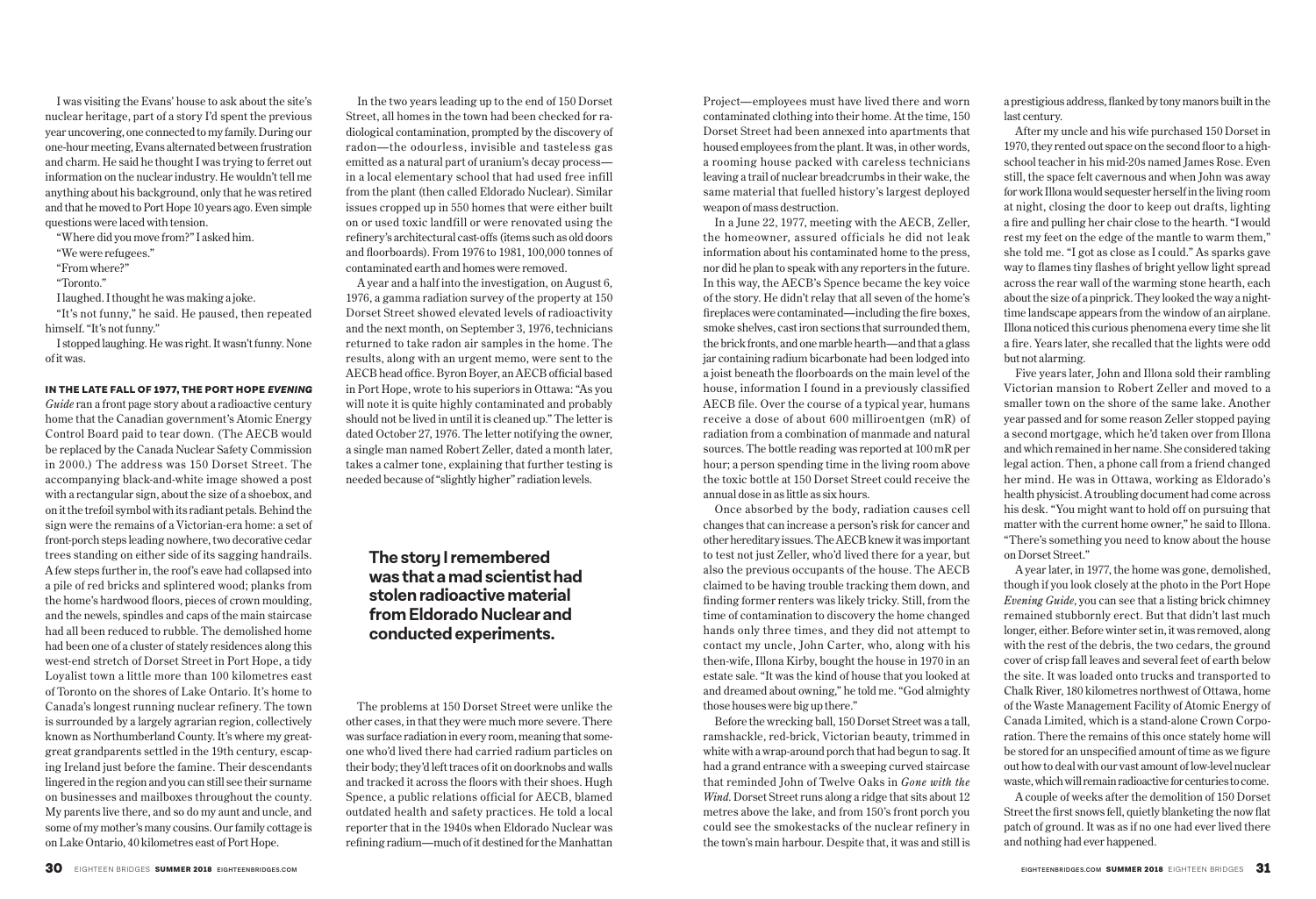#### THE FIRST TIME I HEARD THE STORY OF MY UNCLE'S

radioactive house was at our family's summer cottage, a blue clapboard saltbox on the shore of Lake Ontario in Northumberland County purchased in the 1930s by my grandparents and great aunt and uncle. Over the past six decades an open-pit limestone quarry swallowed most of the land directly northwest of us, reconfiguring the coastline in shape and matter; the water receded and what had been a stretch of sand became piles of palm-sized rocks.

I was about nine when my mother became leery of the lake. "Don't swallow!" she'd call from the shore. Afterwards, she'd quickly usher me into our rickety tin shower. The 1987 Great Lakes Water Quality Agreement between Canada and the United States identified 43 areas of severe environmental degradation. Lake Ontario had seven such areas and two of the seven were nearby—70 kilometres east in the Bay of Quinte and, of course, 40 kilometres to the west in Port Hope, due to the radiation contamination of Eldorado Nuclear's toxic legacy. There is an estimated 85,000 to 95,000 cubic metres of low-level radioactive sediment in the west slip and turning basin of the town's harbour, accumulated since the company began operating in the 1930s.

Today, Saskatchewan-based Cameco runs uranium conversion and nuclear fuel manufacturing facilities in Port Hope, still based in the harbour where Eldorado first opened shop. Port Hope is not alone. It's one of several nuclear facilities within the Lake Ontario basin. There are two nuclear pellet processing plants (operated by BWXT Nuclear Energy in Toronto and Peterborough) and five operating nuclear power plants (two in Canada, three in the United States) and the discharge drains of some of them empty directly into the water. My children swim in Lake Ontario, but more troubling is that nine million people rely on it for drinking water. In 1982, the Canadian Nuclear Safety Commission stopped monitoring radionuclides (unstable isotopes that can emit radioactive gamma rays) in the lake and they were not included as a Chemical of Mutual Concern in the 2012 Great Lakes Quality Agreement. If you want your beach and water tested for radionuclides, you'll have to do it yourself.

My Uncle John is 77 now. His hair is mostly grey. He's now married to a journalist, my Aunt Donna, and they've been together for more than 30 years. She has two children from a previous relationship. After four decades of practising law, he is now retired. At first, my uncle had seemed resistant to talk about 150 Dorset Street. When I visited my parents over an Easter weekend I'd peppered him with questions while my mother dressed the turkey. Finally he rubbed his temples and hung his head.

"It was a long time ago," he said. "I'm surprised I remember as much as I do."

# **It's not human nature to leave the earth alone. We scratch, we dig, we gouge, we build.**

But the next day he dropped off a stack of documents. "Someone needs to find out the truth," he said. He'd kept two files on the incident, one full of basic realty information, the second more like a research file full of evidence you might gather to mount a case. Among yellowed newspaper clippings were my uncle's correspondences with the AECB requesting information on his former home, and asking that he and Illona be tested for exposure to radioactivity. Illona made similar queries in person, at an office of Eldorado Nuclear. In both cases, their requests were denied as they weren't current owners of the property. The second request was denied based on the health of Robert Zeller, who'd bought the house from John and Illona, and who had passed the test. This is, of course, shaky science, since people have differing susceptibility to radiation exposure. Not to mention different lives—Zeller had only lived there two years, whereas John and Illona and their tenant, James Rose, had lived there for five.

My uncle didn't know James Rose well and struggled to remember much about him. There was a separate entrance to his apartment so their lives didn't often connect. Through archival files and by speaking with his best friend, I discovered that Rose was a bachelor who worked as a history teacher and was the basketball coach at Port Hope High School. He lived in town for less than a decade before moving to Mississauga, where the AECB reached him to have bloodwork done. The results were normal.

My uncle and Illona did eventually get tested, thanks to John's badgering, and they both "passed." But the AECB continually denied John access to the radiological survey information on his former home. As with much of the information about the house on Dorset Street, John and Illona had to rely on rumours and stories. The strangest of which turned out to be true.

#### THE STORY I REMEMBERED FROM MY CHILDHOOD WAS

that a mad scientist had stolen radioactive material from Eldorado Nuclear and conducted experiments in the fireplaces at 150 Dorset Street, after which he'd stored the results of his experiments in mason jars that he hid under the floorboards. It turns out that Willem Van den Belt was less a mad scientist and more of a jack of all trades: sailor, pilot, crocodile hunter, land surveyor, regent boy, refinery support worker, technician, black market profiteer and, when he died at age 60, he was running the woodworking shop at Trinity College, an exclusive private boarding school in Port Hope. Van den Belt lived at 150 Dorset Street from 1942, when his in-laws bought the place, for several years while he was employed at Eldorado Nuclear. He is named in both a *Globe and Mail*  article and referenced in AECB files as the person who was responsible for contaminating the home. His goal, it seems, was not rogue science but something far more banal: profit. He was high-grading radium and refining it in the fireplaces with the aim of selling it on the black market. Back then, even trace amounts of radium were valuable. We don't know if he succeeded. William Van den Belt, son of Willem, was interviewed in a 1977 article in the *Globe and Mail* and he claimed his father only distilled radium at work, but he did mention at least one curious incident. "I remember also that he had a platinum cover for some kind of container and he had a couple of little plastic bottles containing material that glowed," he said. "He himself was burned. I think whatever burned him had been spilled in a pocket of his coveralls."

By the late 1940s, Van den Belt had moved on. Two decades later, Illona was looking at yellow sparks in the fireplace. There would have been no way to know that they were the 25-year-old remains of Van den Belt's DIY radium refinery.

Before you purchase a home in Port Hope today, most real estate agents will give you a copy of the site's radiological survey as part of the home inspection. The final document on 150 Dorset Street in the AECL file, the Crown corporation that carries out the obligations of the Low-Level Radioactive Waste Management Office (LLRWM), was dated 2013. It was a letter from the current owners, Paul and Helen Evans.

The AECL had offered the Evans a radiological survey, but they'd politely declined, believing the levels wouldn't have changed since the previous year. "It was and is of no concern to us," they had written.

If there are any lasting effects from living in a radioactive home for five years, they haven't manifested in my uncle or his first wife Illona. John is surprised that no government officials have ever offered to monitor his health. "We were the most obvious people for them to check out and follow, to this day, even. And they didn't, we had to contact them," John said. "Aren't they interested in some scientific way, curiosity, something as to what might happen?"

Radiation exposure can have an effect on future generations, as witnessed after the Chernobyl disaster. John and Illona didn't have children together and neither one had children with their subsequent spouses. James Rose, their tenant, didn't have children either. He stayed a bachelor until he died, at 50, the last of his family line. I know this because 20 years after 150 Dorset was demolished, in December 1997, my mother received a letter from his mother, Doreen Rose, who explained that she had read a story about my mother, who is a novelist, in a national magazine and recognized her as the sister of her son's former landlord. She was writing with a question that had plagued her for the past decade: "I have always wondered about the health of your brother and sister-in-law," she wrote. "I hope they are both well and haven't developed any cancer." Her son James had developed osteosarcoma—bone cancer—in 1990 and after seven operations it moved to his lungs. He died in 1993.

Timothy Jorgensen is the director of the Health Physics and Radiation Protection Program in the Department of Radiation Medicine at Georgetown University Medical Center and the author of *Strange Glow: The Story of Radiation*. I asked him if living at 150 Dorset might have killed James Rose. Based on the survey numbers from 150 Dorset, Jorgensen isn't convinced that's how Rose contracted cancer. "People who get cancer, they're always trying to find out a reason why," said Jorgenson. "Just like this guy's mother thought it must be the fact that he lived in that house. I think it's very easy to jump to that conclusion, but the fact of the matter is that cancer is a very common disease."

Exposure to nuclear radiation causes cell damage at a molecular level, and these mutations can lead to cancer. But it depends on the dose. Long-term exposure to low-level radioactivity near the refinery continues to be monitored. In April 2009, the CNSC published a report that synthesized all the environmental and epidemiological studies done in Port Hope and concluded that "no adverse health effects have occurred or are likely to occur in Port Hope, as a result of the operations of the nuclear industry in the community."

Despite this bureaucratically unsurprising reassurance, the notion that seemingly inanimate matter is alive, distilled with stardust from millennia-old explosions, and